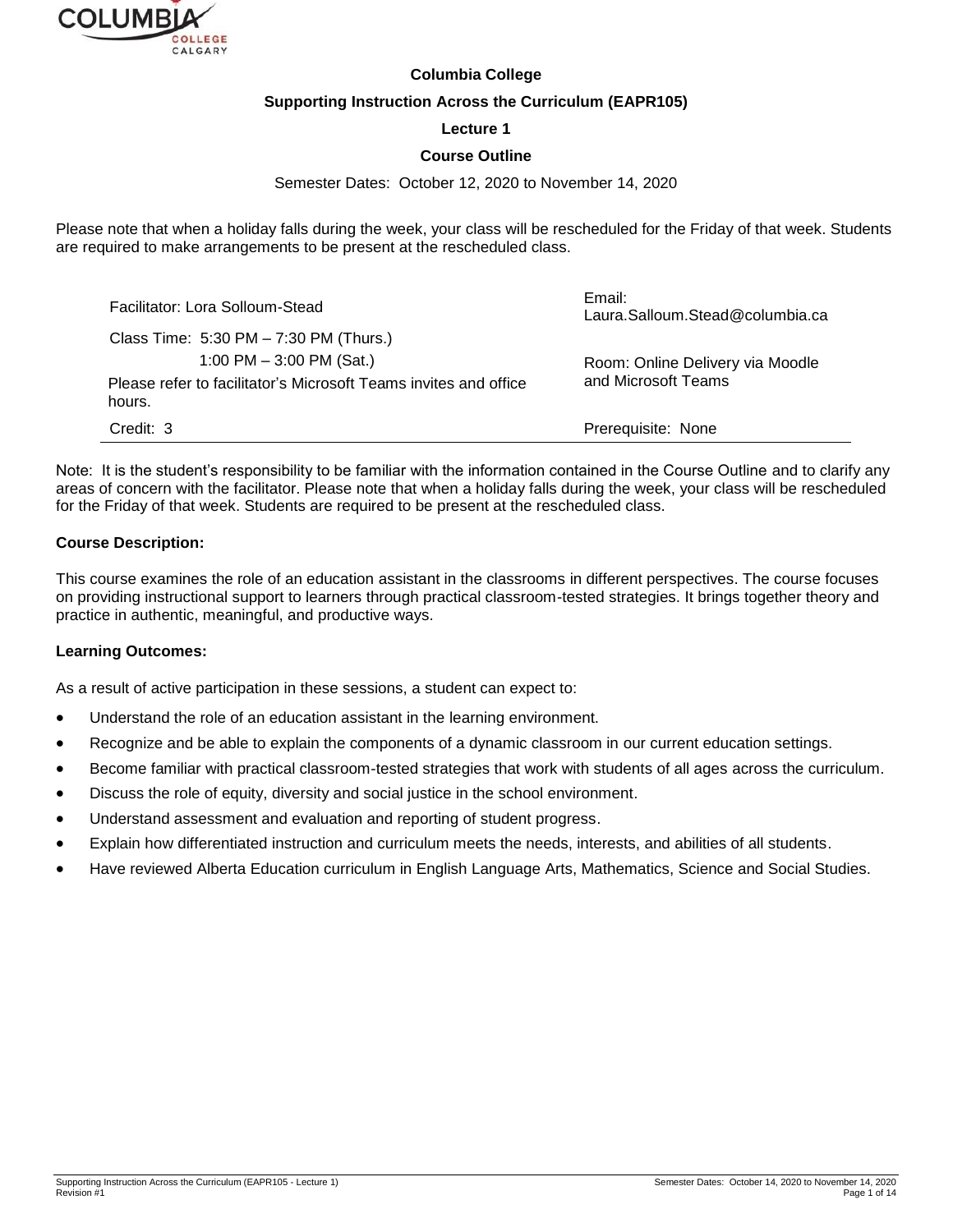## **Course Format:**

This remote course uses a variety of online teaching/learning methods including discussion, personal reflection, experiential exercises, student presentations, role-plays, group activities and especially case studies. Our faculty aims to create a learning environment where the learner is actively engaged in inquiry, critical thinking and problem solving. The online classroom provides you with a place where you can learn with and from others in a cooperative and collaborative manner.

You are expected to take a very active part in online class discussions in addition to taking responsibility for your own learning. The course expects you to be a positive and co-operative team member. Columbia College uses a facilitation model of instruction where the facilitator's role is to facilitate your learning. The expectation is that you will come to class prepared with pre-class homework completed. Your facilitator will engage you in activities that are based on your completed homework and readings. Your enthusiastic and positive approach in the classroom will create an atmosphere that will help every student develop the knowledge, skills and attitudes that are needed for success.

How you conduct yourself in our synchronous and asynchronous class activities will, to a large extent, mirror your conduct in society and your future work site. For example, if you have a tendency to ask questions, challenge the ideas of others in a respectful manner, draw out the best from your colleagues, and encourage both group development and task accomplishment in this class, it is likely you will do the same at work. A high level of student involvement and developing professionalism is expected in the online classroom as you work towards your goal.

## **Required Textbooks and Equipment:**

Alberta Education. (2010). *Inspiring action on education*. Edmonton, AB. Retrieved from: *<https://www.oecd.org/site/eduilebanff/48763522.pdf> (Students will receive a copy of this article. Also posted on Moodle class.)*

Alberta Education. (2010). *Making a difference: meeting diverse learning needs with differentiated instruction*. Edmonton. Retrieved from: [https://education.alberta.ca/media/384968/makingadifference\\_2010.pdf](https://education.alberta.ca/media/384968/makingadifference_2010.pdf) (*Full-time students will have received this document in earlier courses*. *Also posted on Moodle Class.)*

Harber, M., & Rao, A. (2019). *The role of an education assistant: supporting inclusion*. Toronto: Canadian Scholars.

#### **Recommended Readings and Resources:**

*Students may access this source from the College and from home.*

Use other academic sources like Google Scholar.

*Further Recommended Readings and Resources: N/A*

#### **Homework Assignment Due for the First Class:**

- 1. Read Chapter **one and two** of *The role of an education assistant: supporting inclusion*:
- 2. Read the "Inspiring Action on Education Article" available on Moodle.
- 3. Prepare for a graded test based on these readings.
- 4. As a result of your reading assignment, be prepared to discuss the concepts discussed in this chapters. Prepare three questions relating to the material.
- 5. Read this course outline and prepare to discuss in class.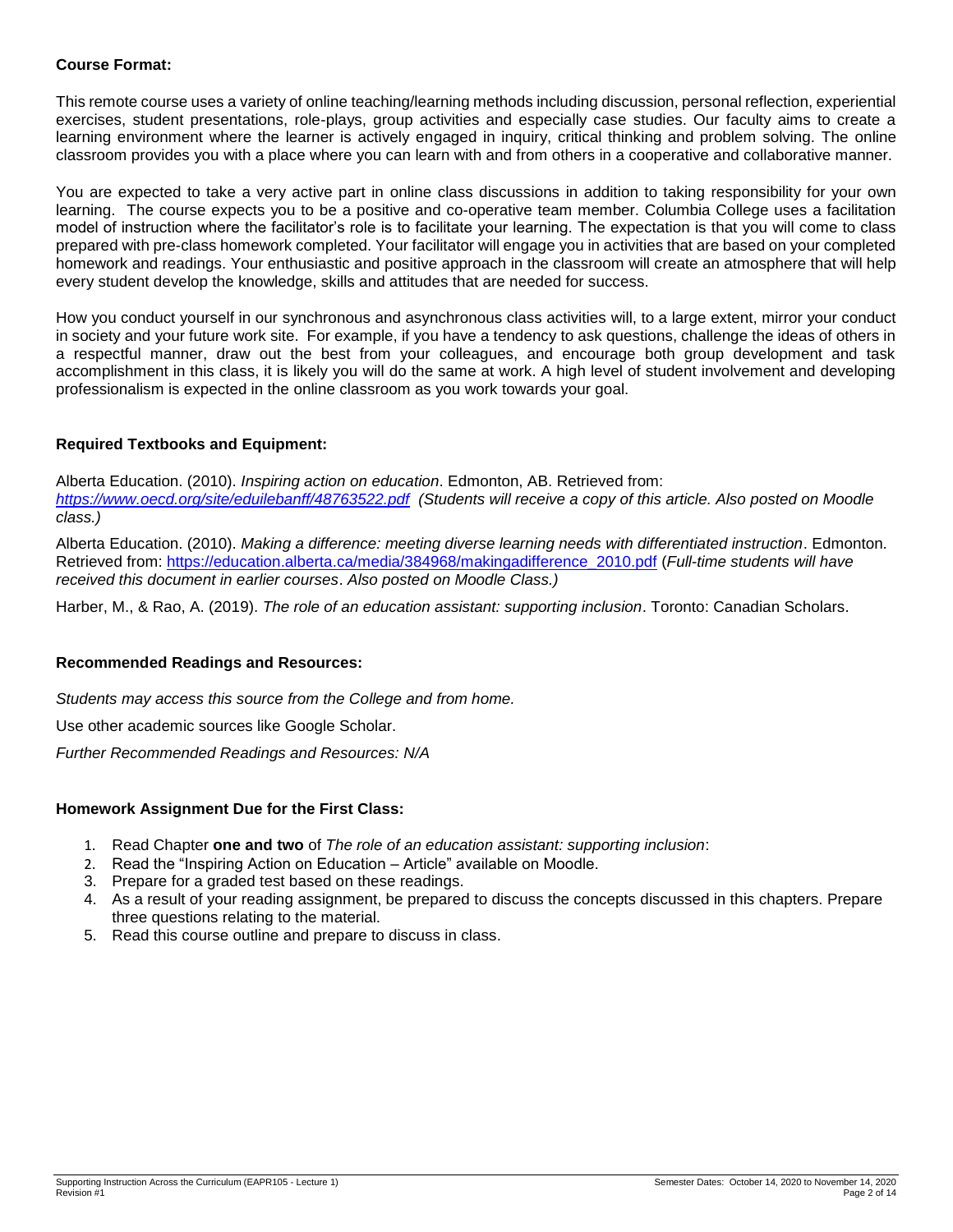## **Evaluation - Assessment of Student Performance:**

The final grade in the course will be based on the following elements. Wherever possible facilitators will use rubrics to assess your performance and offer feedback.

| <b>Title of Assignment/Examination</b>                                                      | Due Date           | Weight |
|---------------------------------------------------------------------------------------------|--------------------|--------|
| Daily Tests (based on assigned readings)                                                    | Class 1 through 10 | 25%    |
| <b>Assignment 1</b><br>The Graphic Organizer - The Gallery Walk                             | Class 3            | 15%    |
| <b>Assignment 2</b><br>Supporting Instruction Across the Curriculum – The<br><b>Toolkit</b> | Class 6            | 30%    |
| <b>Final Project</b>                                                                        | Class 10           | 30%    |

## **Please note that all homework and assignments are due on the day of the class.**

## **Grading:**

Grades for each component will be added together at the end of the semester. The final total will be translated to the Columbia College's 4.0 grading scale as follows:

*Marking and Grading Conversion:*

| <b>Description</b> | <b>Letter Grade</b> | <b>Grade Points</b> |     | <b>Percentage Scale</b> |
|--------------------|---------------------|---------------------|-----|-------------------------|
|                    | $A+$                | 4.0                 | 100 | 95                      |
| Excellent          | A                   | 4.0                 | 94  | 90                      |
|                    | A-                  | 3.7                 | 89  | 85                      |
|                    | B+                  | 3.3                 | 84  | 80                      |
| Good               | B                   | 3.0                 | 79  | 75                      |
|                    | B-                  | 2.7                 | 74  | 70                      |
|                    | $C+$                | 2.3                 | 69  | 65                      |
| Satisfactory       | С                   | 2.0                 | 64  | 60                      |
|                    | $C -$               | 1.7                 | 59  | 55                      |
| Poor               | D                   | 1.0                 | 54  | 50                      |
| Failure            | F                   | 0.0                 | 49  | 0                       |

**Please note that to pass this course you must earn at least a "D" (a minimal pass), complete all assignments, and complete the final project.**

#### **Submission and Completion of Assignments:**

You are expected to submit assignments by the due date. Any late assignments may be assessed a marking penalty of 5% per day. If you are unable to submit an assignment on the due date, you must request an extension **48 hours before** the due date by filling out an *Application for Assignment Extension form (SSPP-F012)* that is to be submitted to the Department Chair for approval. This form is available on Columbia's website, Bldg. 802 – Main Office and from Department Chairs.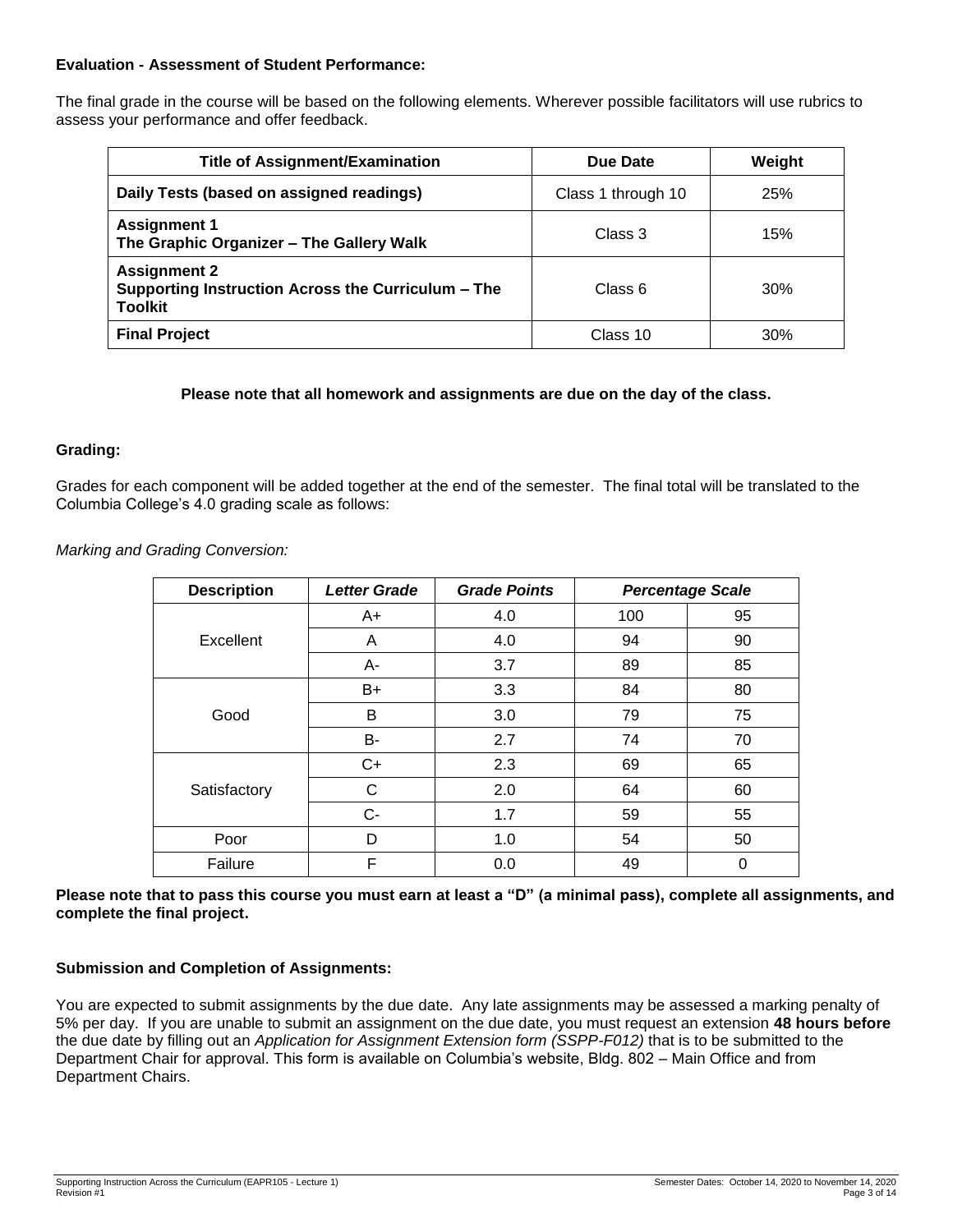## **Attendance Requirements:**

Columbia College believes that students are committed to their program and learning experiences. However, it is understood that there are times when students may be absent. Any absences can be viewed as a potentially serious disruption of the learning process and necessary achievement of the learning objectives. Being late is also considered unacceptable as it interferes with the learning opportunities of others. Unavoidable absences or lateness must be reported to the course facilitator in advance. Please refer to Columbia College's *Attendance Policy and Regulations (ADM-P151)* for detailed information on Attendance Requirements.

## **Academic Integrity:**

Academic dishonesty is a serious offence and can result in suspension or expulsion from Columbia College.

There is no tolerance for academic dishonesty and any student caught plagiarizing is subject to serious sanctions as outlined in the *Student Code of Conduct Policy (ADM-P229)*. Students are encouraged to familiarize themselves with this policy and avoid any behavior that could possibly be seen as cheating, plagiarizing, misrepresenting, or putting into question the integrity of one's academic work.

## **Student Conduct:**

It is the responsibility of each student to uphold the expectations and responsibilities outlined in the *Student Code of Conduct Policy (ADM-P229, Columbia College's Commitment to Human Rights and Diversity Policy,)* and any additional requirements established by your program. Generally, each student will:

- be respectful and courteous toward others;
- demonstrate appropriate and supportive communication skills, and coach, assist, advise and otherwise support other students in their studies;
- manage any personal stress and conflict in a positive and resourceful manner, and assist others to do the same;
- be dressed in a manner appropriate for their workplace or learning environment, as established by the program;
- conduct themselves in a professional manner with regard to their communication with others and their behavior in class;
- conduct themselves with academic integrity in all of their learning activities, tests, exams, and assignments
- keep up with day-to-day classroom and course expectations.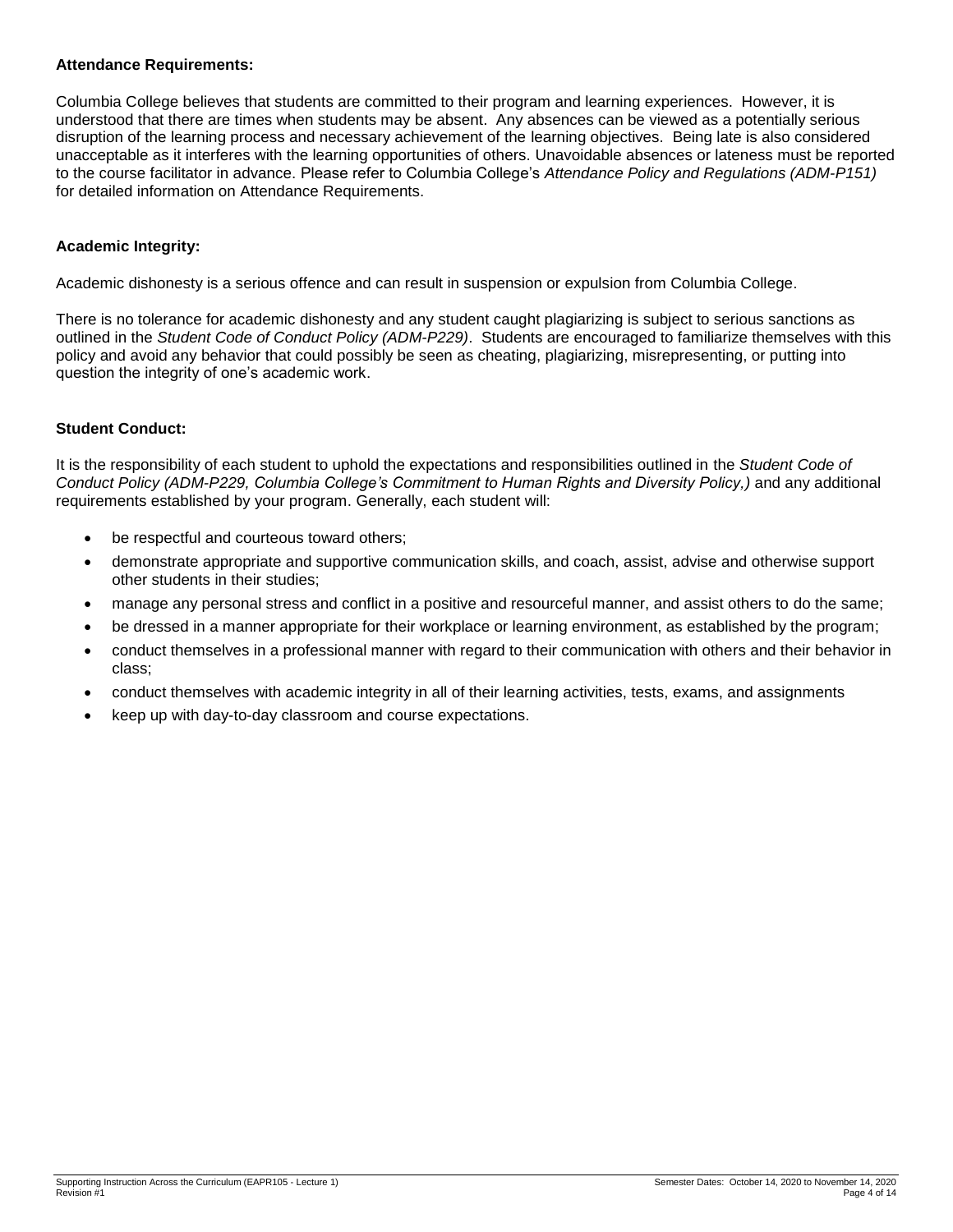#### **Important Dates:**

| <b>Description</b>                               | <b>Date</b>                                                                                                            |
|--------------------------------------------------|------------------------------------------------------------------------------------------------------------------------|
| Last to add/drop courses                         | 5 school operating days from the start of the semester<br>OR before the third scheduled class, whichever is<br>greater |
| Last day to withdraw without academic<br>penalty | 50% or less of the semester has been completed                                                                         |

## **Appeals:**

Please refer to the *Student Appeal Policy (ADM-P177)*.

## **Students with Temporary or Permanent Disabilities or Medical Condition:**

Students with temporary or permanent disabilities or medical condition may apply for accommodations. To be considered for an accommodation, a student must register with Columbia College's Accessibility Services by making an appointment with an Accessibility Services Advisor – Main Office – Bldg. 802 or emailing [accessibilityservices@columbia.ab.ca.](mailto:accessibilityservices@columbia.ab.ca) The Department Chair or facilitator is not able to provide you with any accommodations without you taking this step. Please refer to Columbia College's website to review *the Student Accommodation Policy (ADM-P188) and Student Guide to Accessibility Services (SSCM-001).*

#### **Student Support:**

Students should be aware that Life Coaching, Career Services, and Student Support Services (i.e. tutoring, academic strategists, etc.) are available at Columbia College. Inquire how to request these services at the Main Office in building 802. It is the student's responsibility to discuss their specific learning needs with the appropriate service provider.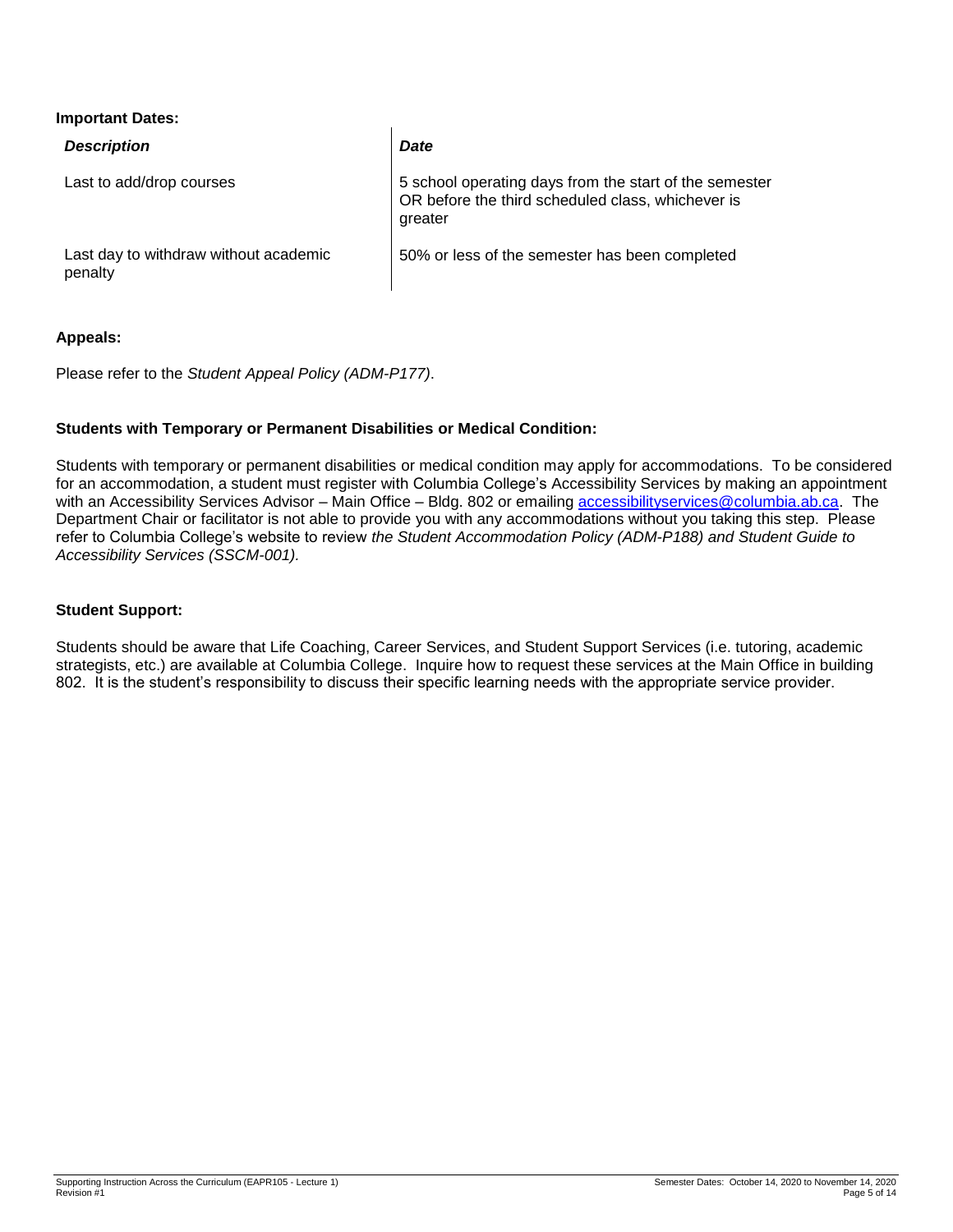# **Class Schedule/Overview:**

Please note that this schedule is subject to change. Any changes or cancellations will be emailed to you. It is your responsibility to check the email address you have given to the school on a daily basis for any messages from the Department Chair/designate, facilitator or College Administration. It is the student's responsibility to be familiar with the information contained in the Course Outline and to clarify any areas of concern with the facilitator.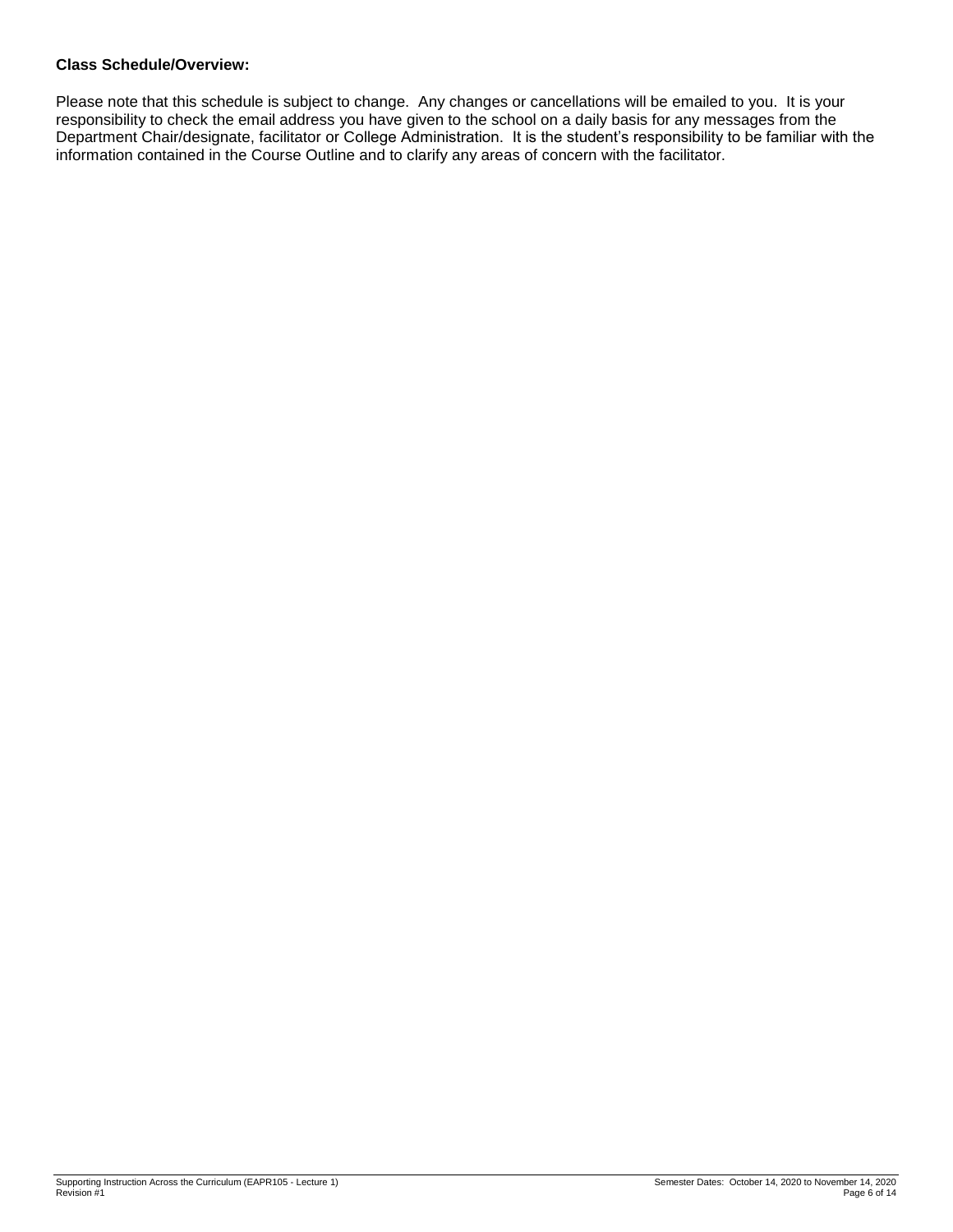| <b>Class</b><br><b>Session</b>        | <b>Topics</b>                                                                                                                                                                                                                                                                                                      | <b>Pre-Class Readings</b>                                                                                                                                                                                                                                                         |
|---------------------------------------|--------------------------------------------------------------------------------------------------------------------------------------------------------------------------------------------------------------------------------------------------------------------------------------------------------------------|-----------------------------------------------------------------------------------------------------------------------------------------------------------------------------------------------------------------------------------------------------------------------------------|
| Class <sub>1</sub><br><b>Thursday</b> | Course overview<br>$\bullet$<br>The Role of the Education Assistant<br>$\bullet$<br>Classroom organization<br>$\bullet$<br>Inspiring Action on Education<br>$\bullet$<br><b>Assignment #1 Graphic Organizer</b><br>$\bullet$<br>introduced<br>http://edhelper.com/teachers/graphic_org<br>$\bullet$<br>anizers.htm | <b>Role of an Education Assistant Textbook</b><br>$\bullet$<br>Chapter 1 & Chapter 2<br>$\bullet$<br>Inspiring Action on Education - article<br>$\bullet$<br>available on Moodle                                                                                                  |
| Class 2<br><b>Sat PM</b>              | The Education Assistant as a<br>$\bullet$<br>Professional<br><b>Introduction to Assignment #2</b><br>$\bullet$<br><b>TOOLKIT</b><br><b>Making a Difference</b><br>$\bullet$                                                                                                                                        | The Role of an Education Assistant<br>Chapter 3 & Chapter 4<br><b>Making a Difference Booklet-</b><br>$\bullet$<br>Overview of this booklet in class for<br>Toolkit development                                                                                                   |
| <b>Class 3</b><br><b>Thursday</b>     | <b>Mental Health and Wellness</b><br>$\bullet$<br><b>Behavior</b><br><b>Assignment #1: Gallery Walk</b><br><b>Due/Presented - Graphic Organizers</b>                                                                                                                                                               | The Role of an Education Assistant<br>Chapter 5 & Chapter 6                                                                                                                                                                                                                       |
| Class 4<br><b>Sat PM</b>              | • Social Emotional Learning                                                                                                                                                                                                                                                                                        | The Role of an Education Assistant<br>Chapter 7, Chapter 8 & Chapter 9<br>$\bullet$                                                                                                                                                                                               |
| Class <sub>5</sub><br><b>Thursday</b> | <b>Cultural Diversity: Indigenous</b><br>$\bullet$<br>Differentiated Instruction: An<br>$\bullet$<br>Introduction<br><b>Final Project introduced</b><br>$\bullet$                                                                                                                                                  | The Role of an Education Assistant<br>Chapter 10<br>$\bullet$<br><b>Making a Difference Booklet</b><br>$\bullet$<br>Chapter 1: Differentiated Instruction<br>$\bullet$                                                                                                            |
| Class 6<br><b>Sat PM</b>              | Intercultural<br>$\bullet$<br><b>Assignment #2 Toolkit Due</b>                                                                                                                                                                                                                                                     | The Role of an Education Assistant<br>Chapter 11 & Chapter 12<br>$\bullet$                                                                                                                                                                                                        |
| <b>Class 7</b><br><b>Thursday</b>     | <b>Supporting all Students</b><br><b>Classroom Inclusion</b><br><b>Diverse Learners</b>                                                                                                                                                                                                                            | The Role of an Education Assistant<br>$\bullet$<br>Chapter 13<br>$\bullet$<br><b>Making a Difference Booklet</b><br>$\bullet$<br>Chapter 8: Students with disabilities<br>$\bullet$<br>Chapter 9: ELL's Students<br>$\bullet$<br>Chapter 10: Students who are Gifted<br>$\bullet$ |
| Class 8<br><b>Sat PM</b>              | Academics                                                                                                                                                                                                                                                                                                          | The Role of an Education Assistant<br>Chapter 14 & Chapter 15                                                                                                                                                                                                                     |
| <b>Class 9</b><br><b>Thursday</b>     | <b>Academics - Transitions</b><br><b>Diverse Learners</b>                                                                                                                                                                                                                                                          | The Role of an Education Assistant<br>Chapter 16: Transition: The Journey to<br>Adulthood<br><b>Making a Difference Booklet</b><br>Chapter 11: ELA & Chapter 12: Math                                                                                                             |
| Class 10<br><b>Sat PM</b>             | <b>Final Project Presentations</b><br>Culmination and Celebration of our work<br>٠                                                                                                                                                                                                                                 | <b>Final Project Due</b>                                                                                                                                                                                                                                                          |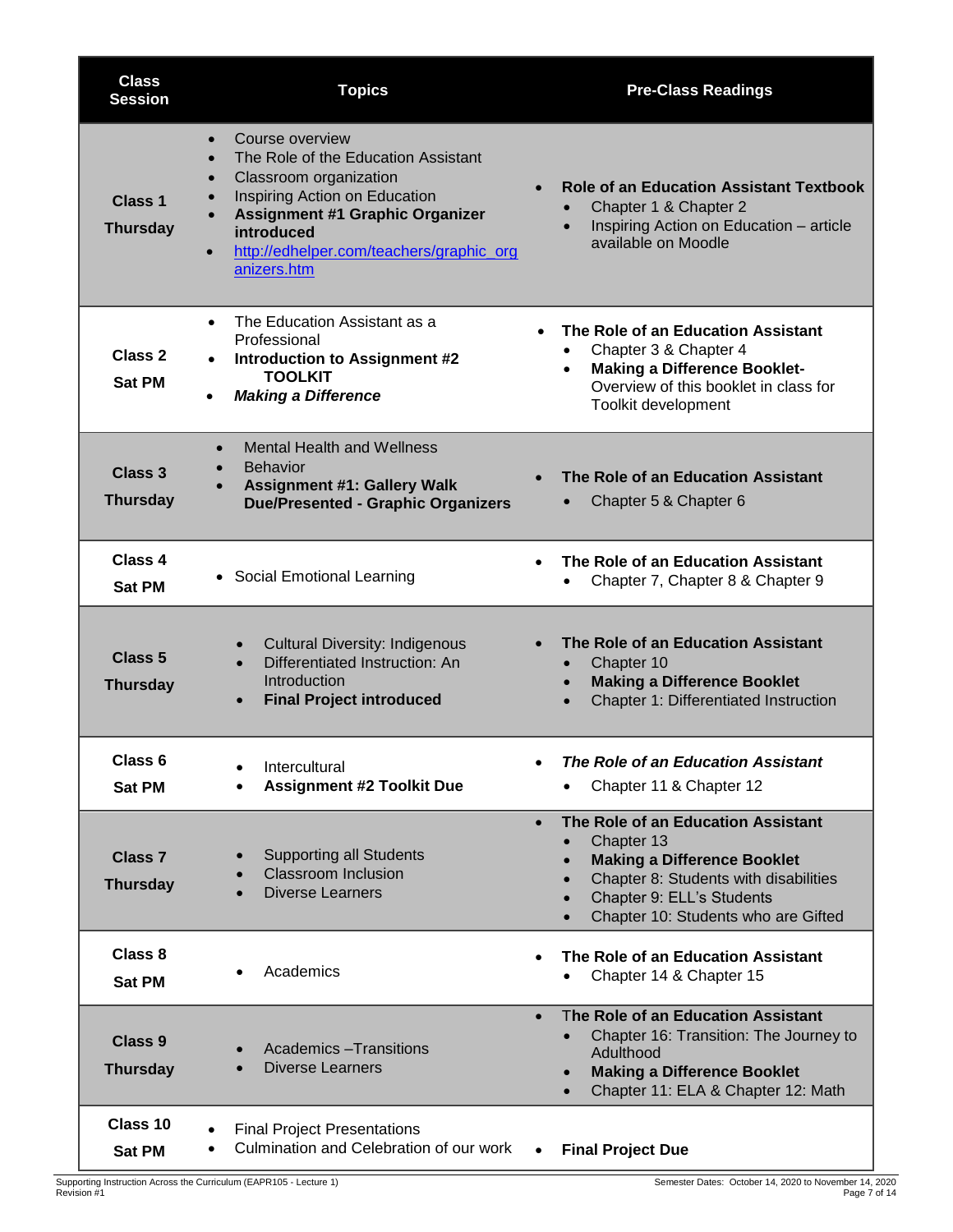## **Appendix 1 Assignment Outlines**

# **Please note: Students must complete all assignments, tests, and final projects in order to pass this course**

#### **Daily Tests Due Date: Each class from classes 1 through 10. Weight: 25%**

Students will be expected to read the assigned chapters in the text and other assigned readings and be prepared to write a graded test based on these reading assignments

All Daily Tests will be available on Moodle until 11:59 PM on the day of the class.

All Daily Tests will:

- o Have 30-minute time limits
- o Have a one-attempt limit

.**Assignment #1 – Graphic Organizer Project – Gallery Walk Due Date: Class 3 Weight: 15 % Evaluation: Rubric provided**

Graphic organizers help students think, organize, and learn information in an organized way. They appeal greatly to visual learners. Look at the website [http://edhelper.com/teachers/graphic\\_organizers.](http://edhelper.com/teachers/graphic_organizers) There are many graphic organizers on the internet.

The above website is only one example. You can also ask about graphic organizers at your practicum site. You are to select **5** graphic organizers that you think would be helpful to support a target audience/s. Prepare these for **Class 3** and be prepared to share your screen to create a virtual Gallery Walk. Be prepared to present them to the class. In approximately 7 to 10 minutes, explain to the class how the graphic organizers would be used. Indicate where you found the graphic organizer.

#### **Assignment #2: Supporting Students Across the Curriculum – A toolkit Due Date: Class 6 Weight: 30 % Evaluation: Rubric provided**

The focus of this Toolkit project is to demonstrate your knowledge of how you will help provide instructional support through practical classroom-tested strategies. You are to bring theory and practice together. Select **3** different practical supportive strategies for each of the following learning areas – English Language Arts, Mathematics, Science, English Language Learners, Learner Supports and Behavioral Supports:

- describe each strategy
- identify who you would use each strategy with
- explain how you would use each strategy
- explain why you chose each strategy (connection to theory and practice)
- describe how each strategy will support the learner

This will make a total of **15 strategies.** Provide citation and references according to APA. Standard – see E-library for assistance. (This document will be approximately 750 to 1000 Words).

What you present in this toolkit should demonstrate:

- Knowledge of [Alberta Education's curriculum](http://inspiring.education.alberta.ca/initiative/curriculum-redesign/)
- Knowledge of Alberta Education's *[Inspiring Education](http://education.alberta.ca/media/7145083/inspiring%20education%20steering%20committee%20report.pdf)*
- An understanding of the diverse needs of students in the classroom
- That you have researched to prepare this toolkit (usage of reputable sources)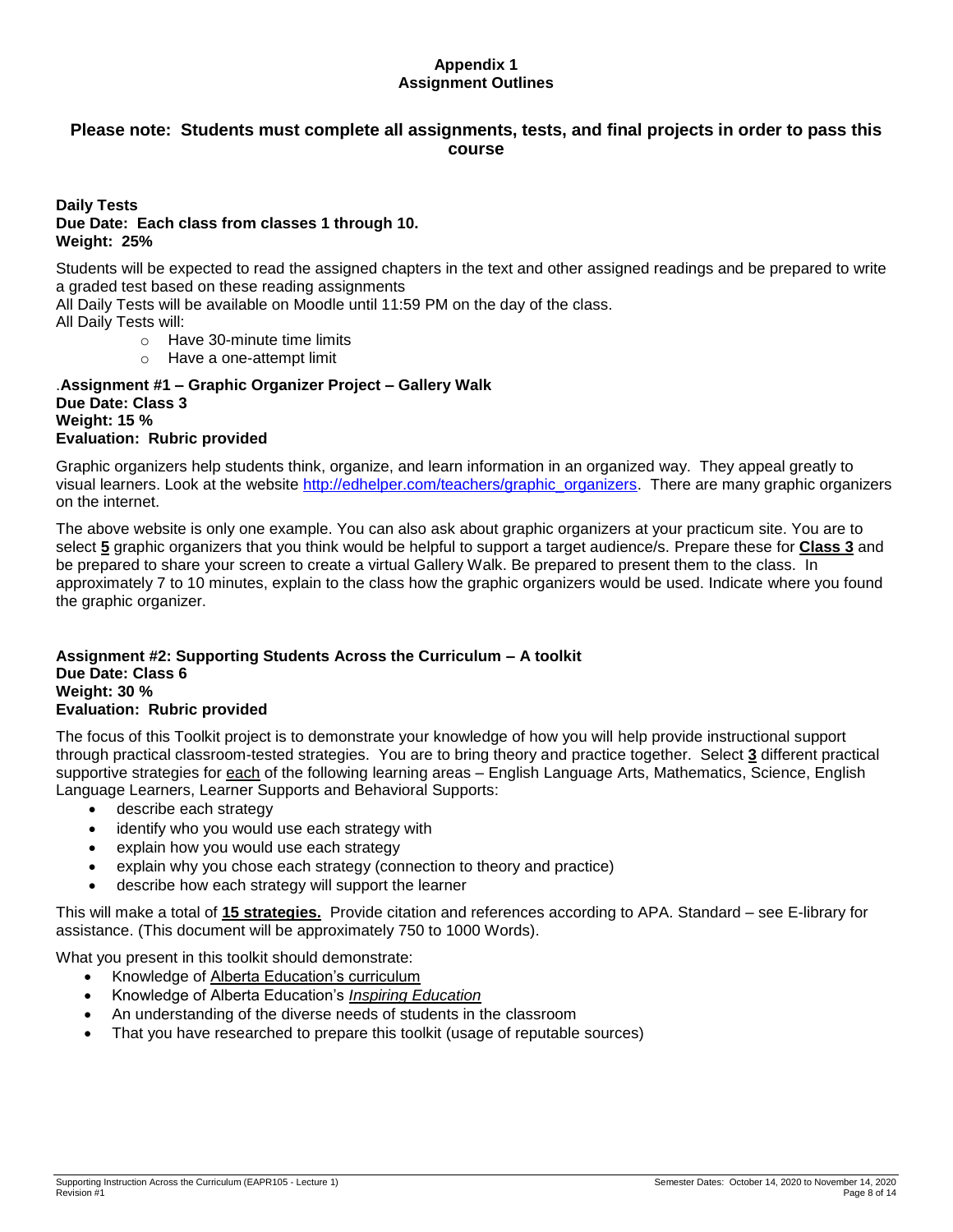#### **Final Project Due Date: Class 10 Weight: 30% Evaluation: Rubric provided**

You will create a **story book** with a beginning, middle and end. Your story will present **three or more topics** covered in our classes - EAPR 105. Remember to bring the theory from your textbook into your practice. It is a hands-on assignment based on the theory learned in class. You can create a paper book with drawings or real pictures, a PPT Presentation, PDF Doc. or you can create an online book using a (free) program, such as: <https://www.mystorybook.com/>

There are other online storybook makers, feel free to explore them. Try to use their free options, even though some will not have all their features available through their free version. Please, do **not** pay for these websites to create this book! You will present your story during our Class # 10! Be creative!!! (10 minutes max.)

Here you can have a look at a sample book I have created on mystorybook.com using the free version. Keep in mind that this is just a "quick sample" therefore it is not a complete storybook! Yours will have to follow the description of the assignment.

My book sample:

<https://www.mystorybook.com/books/763644>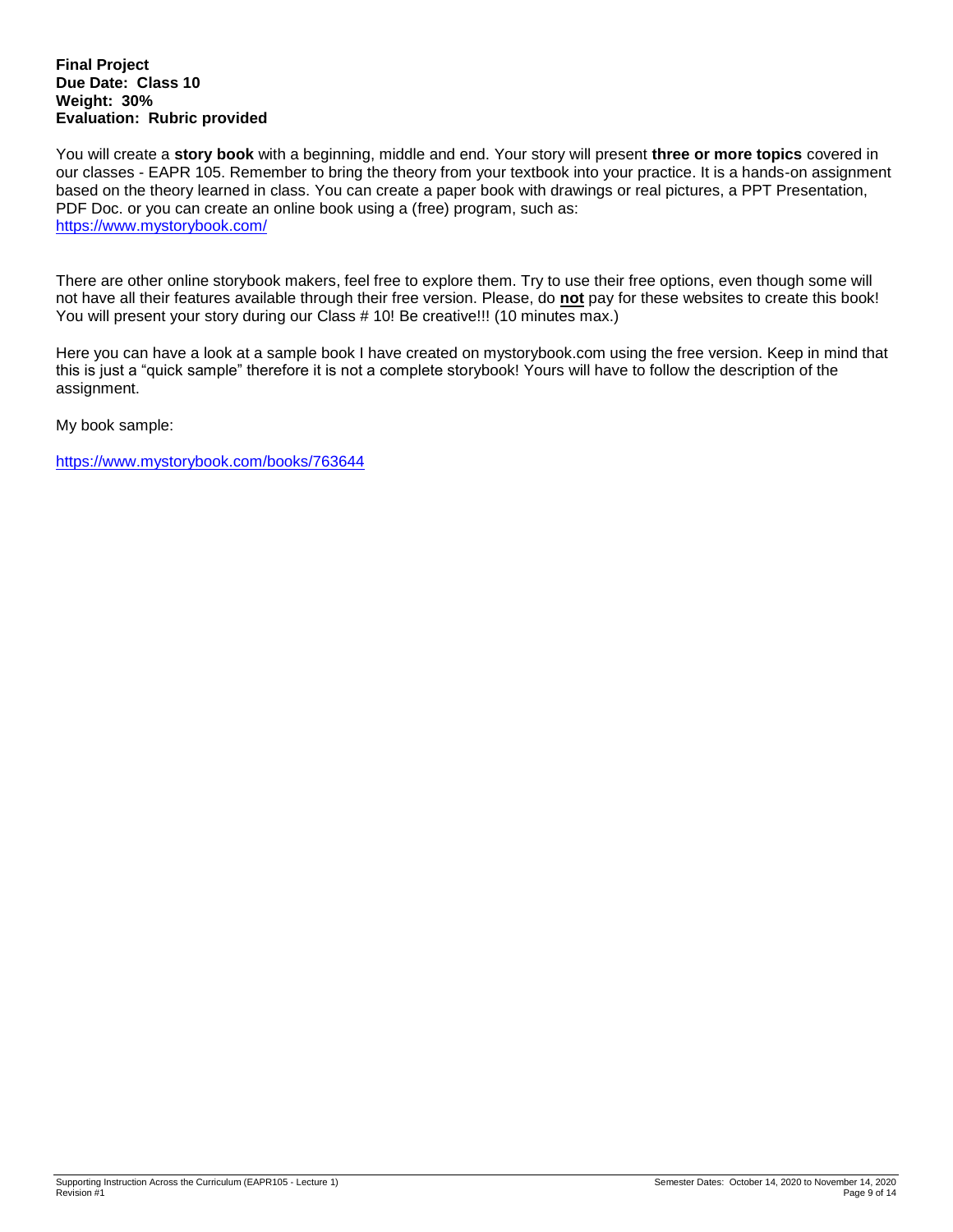# **Asignment Rubrics**

# **Columbia College Rubric for the Graphic Organizer Last Revised: April 2020.**

| <b>Student's Name</b>                                                |                                                                                                         | <b>Course Code</b><br><b>Date</b>                                                 |                                                                                                                                   |                                                                                                                                              | <b>Facilitator/Evaluator's Name</b>                                            |                                    |  |
|----------------------------------------------------------------------|---------------------------------------------------------------------------------------------------------|-----------------------------------------------------------------------------------|-----------------------------------------------------------------------------------------------------------------------------------|----------------------------------------------------------------------------------------------------------------------------------------------|--------------------------------------------------------------------------------|------------------------------------|--|
| <b>Skills/points</b>                                                 | $10-9$                                                                                                  | $8 - 7$                                                                           | $6-5$                                                                                                                             | $4 - 3$                                                                                                                                      | $2 - 0$                                                                        | <b>Score</b><br><b>Total</b><br>оf |  |
|                                                                      |                                                                                                         |                                                                                   |                                                                                                                                   |                                                                                                                                              |                                                                                | Points:                            |  |
| Use of<br>examples and<br>details to<br>support points<br>being made | Uses specific and<br>convincing examples<br>and details making<br>the graphic<br>organizers insightful. | Uses relevant<br>examples and<br>details to create a<br>good graphic<br>organizer | Uses some<br>examples and details<br>to support points<br>being made.<br>Minimal examples,<br>limited details and<br>explanation. | Uses incomplete or<br>$\bullet$<br>vaguely developed<br>examples and/or<br>details.<br>More examples,<br>details, and<br>explanation needed. | No examples or<br>details to support<br>points being made.<br>Limited attempt. |                                    |  |

|                                                  | А                                                                                                                                                                                                          | в                                                                                                                                                                                                                     | $C-D$                                                                                                                                                                                                                                                                                                   |                                                                                                                                                                                                                                                                                          | <b>Score</b> |
|--------------------------------------------------|------------------------------------------------------------------------------------------------------------------------------------------------------------------------------------------------------------|-----------------------------------------------------------------------------------------------------------------------------------------------------------------------------------------------------------------------|---------------------------------------------------------------------------------------------------------------------------------------------------------------------------------------------------------------------------------------------------------------------------------------------------------|------------------------------------------------------------------------------------------------------------------------------------------------------------------------------------------------------------------------------------------------------------------------------------------|--------------|
|                                                  | 5                                                                                                                                                                                                          | $4 - 3$                                                                                                                                                                                                               |                                                                                                                                                                                                                                                                                                         | $1 - 0$                                                                                                                                                                                                                                                                                  |              |
| Mechanics,<br>Grammar,<br>Professional<br>Format | Mainly error free.<br>$\bullet$<br>• Referenced sources.<br>Meets and exceeds all<br>requirements for an<br>excellent academic<br>response.<br>Meets and exceeds all<br>requirements of the<br>assignment. | A few minor errors in<br>usage, grammar, or<br>mechanics.<br>Generally referenced<br>sources.<br>Meets most requirements<br>for a well-written<br>academic response.<br>Meets most requirements<br>of the assignment. | Frequent errors in usage,<br>grammar, and mechanics,<br>beginning to interfere with the<br>readability and meaning of the<br>paper.<br>Referenced inconsistently<br>sources used.<br>Meets a few requirements for an<br>acceptable academic response.<br>Meets a few requirements of the<br>assignment. | Numerous errors in usage,<br>grammar, and mechanics,<br>affecting the readability and<br>meaning of the paper.<br>Did not acknowledged<br>sources used.<br>Meets few requirements for<br>an acceptable academic<br>response.<br>Meets little to no<br>requirements of the<br>assignment. |              |

**Score /15:** 

**Facilitator/Evaluator's Comments:**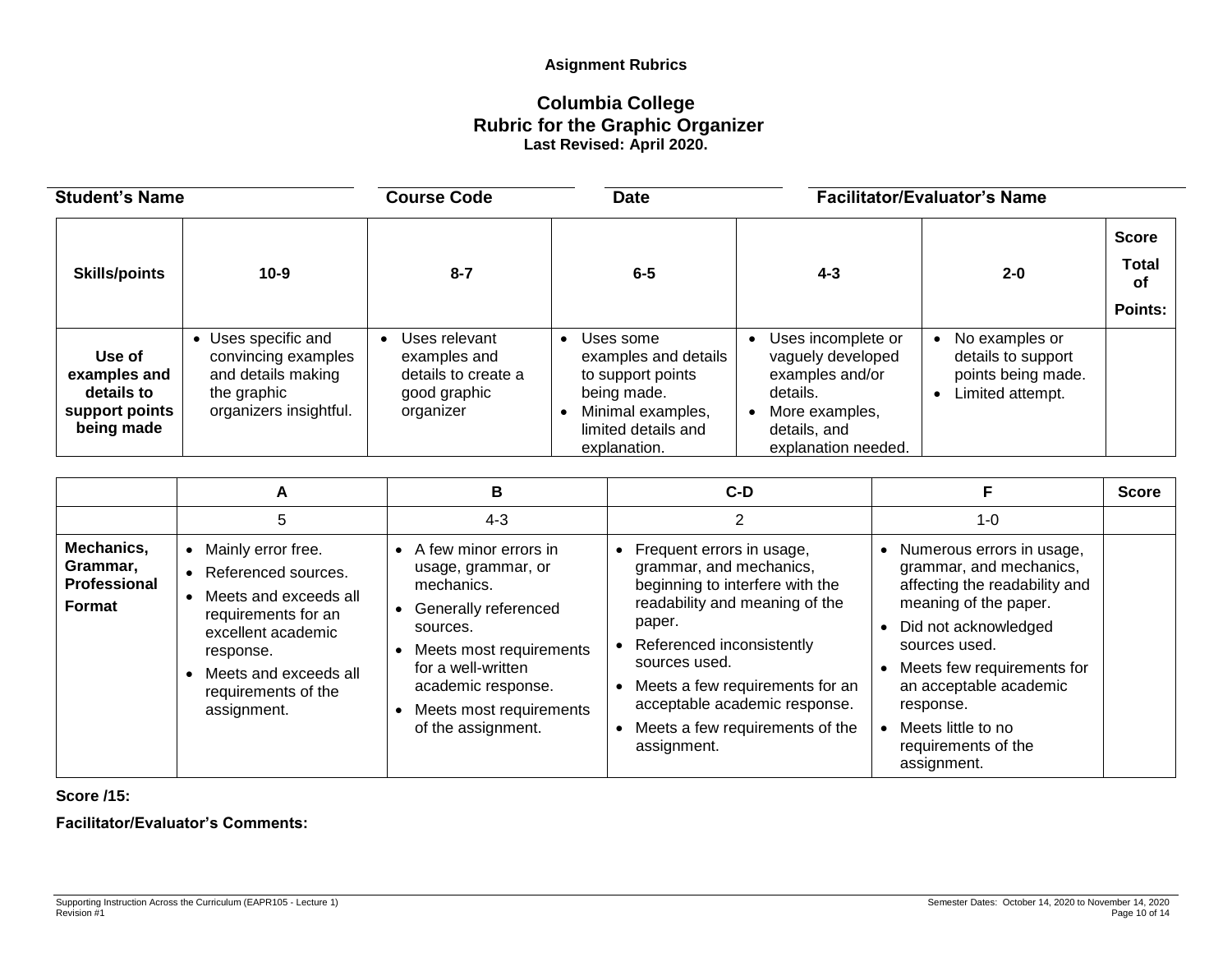## **Columbia College Tool Kit Marking Rubric** Revised 2015

| <b>Student's Name</b>                                        |                                                                                                                                                                                                                                                              | <b>Course Code</b>                                                                                                                                                                                    | <b>Date</b>                                                                                                                                                                                                                                                                  | <b>Facilitator/Evaluator's Name</b>                                                                                                                                                    |              |
|--------------------------------------------------------------|--------------------------------------------------------------------------------------------------------------------------------------------------------------------------------------------------------------------------------------------------------------|-------------------------------------------------------------------------------------------------------------------------------------------------------------------------------------------------------|------------------------------------------------------------------------------------------------------------------------------------------------------------------------------------------------------------------------------------------------------------------------------|----------------------------------------------------------------------------------------------------------------------------------------------------------------------------------------|--------------|
| Area                                                         | A<br>$10-9$                                                                                                                                                                                                                                                  | в<br>$8 - 7$                                                                                                                                                                                          | $C-D$<br>$6-5$                                                                                                                                                                                                                                                               | $4 - 0$                                                                                                                                                                                | <b>Score</b> |
| <b>Quality of</b><br><b>Response</b><br><b>Content/Ideas</b> | Demonstrates reflection.<br>insight, and accurate<br>interpretation of<br>assignment.<br>• States main idea/opinion<br>clearly.<br>• Provides support for the<br>main idea through<br>numerous, relevant<br>sources.                                         | • Demonstrates reflection<br>and accurate interpretation<br>of assignment.<br>States main idea /opinion<br>clearly.<br>• Provides support for the<br>main idea through number<br>of relevant sources. | Demonstrates limited<br>response to assignment.<br>Partly identifies main<br>$\bullet$<br>idea/opinion.<br>Attempts some support for<br>$\bullet$<br>the main idea, but it is<br>limited in applicability.                                                                   | • Creates limited response<br>that is hard to follow.<br>Main idea/opinion not<br>identified.<br>Uses little to no references<br>to support opinion.                                   |              |
| <b>Analysis</b>                                              | Explores issue thoroughly<br>$\bullet$<br>and with insight,<br>developing a clear, original<br>position with persuasive<br>examples.<br>Demonstrates sound logic.<br>$\bullet$<br>Demonstrates excellent<br>critical thinking and<br>problem-solving skills. | • Explores issue well,<br>developing an original<br>position with and good<br>examples.<br>• Demonstrates good logic.<br>• Demonstrates very good<br>critical thinking and<br>problem-solving skills. | Defines the issue but<br>$\bullet$<br>explores it inadequately.<br>Uses examples<br>$\bullet$<br>inconsistently and/or<br>examples are lacking.<br>Demonstrates weakness in<br>$\bullet$<br>logic.<br>Demonstrates weak critical<br>thinking and problem-<br>solving skills. | Defines issue inadequately,<br>$\bullet$<br>demonstrating a simplistic<br>view.<br>Lacks logic.<br>$\bullet$<br>Demonstrates poor critical<br>thinking and problem-<br>solving skills. |              |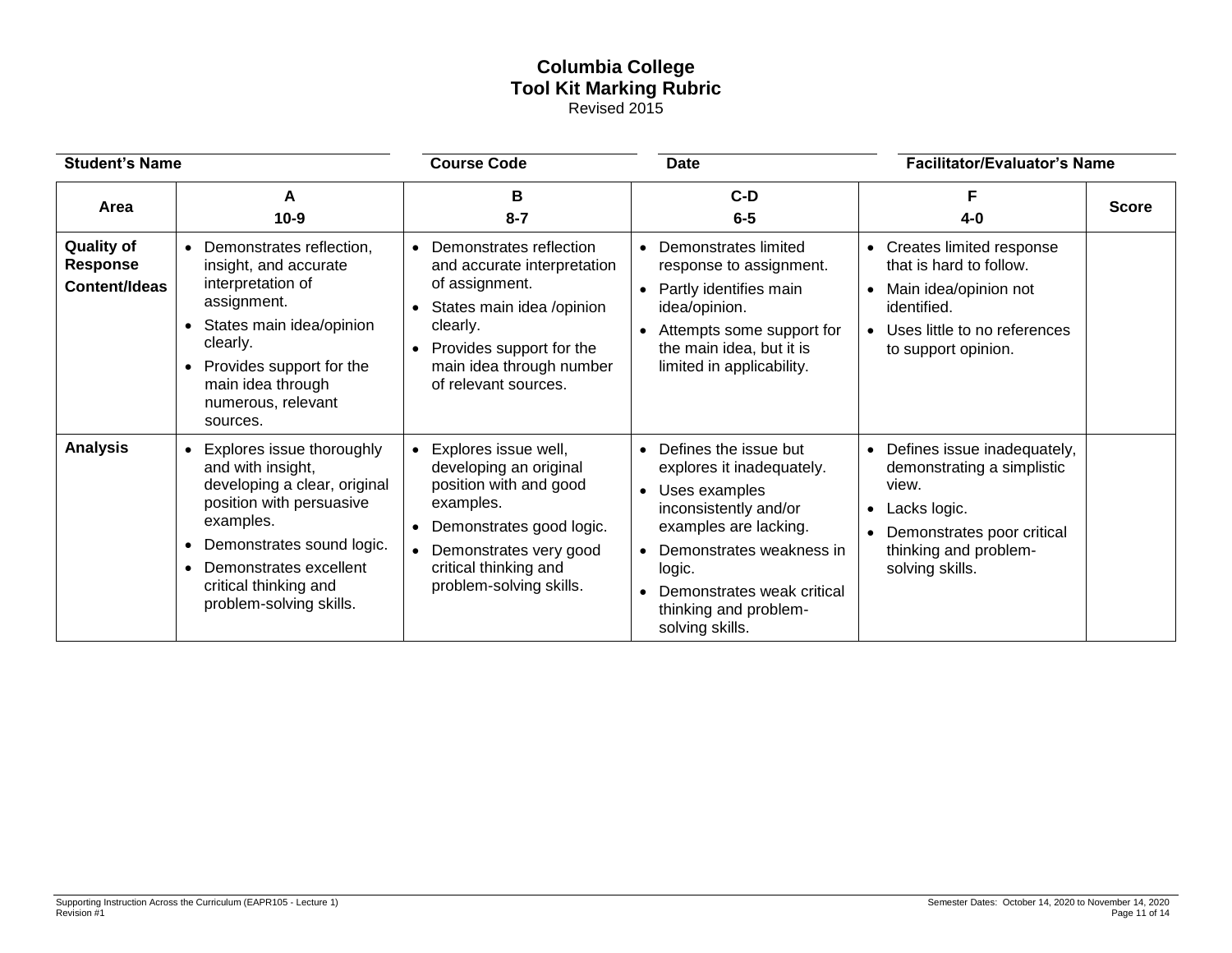| Area                                          | А<br>$10-9$                                                                                                                          | В<br>$8 - 7$                                                                                                                            | $C-D$<br>$6 - 5$                                                                                                                | $4-0$                                                                                                                                                    | <b>Score</b> |
|-----------------------------------------------|--------------------------------------------------------------------------------------------------------------------------------------|-----------------------------------------------------------------------------------------------------------------------------------------|---------------------------------------------------------------------------------------------------------------------------------|----------------------------------------------------------------------------------------------------------------------------------------------------------|--------------|
| <b>Style</b><br><b>Expression</b><br>of Ideas | • Uses highly effective,<br>clearly focused, varied<br>sentences, addressing<br>audience and purpose.<br>• Incorporates knowledge of | • Mostly uses effective, well<br>structured, focused, varied<br>sentences, addressing<br>audience and purpose.<br>• Demonstrates use of | • Demonstrates limited<br>attempts at creating varied<br>sentences to address<br>audience and purpose.<br>• Often sentences are | Uses simplistic sentence<br>$\bullet$<br>structures that are awkward<br>and do not address<br>audience and purpose.<br>No stylistic devices<br>$\bullet$ |              |
|                                               | stylistic techniques.                                                                                                                | stylistic techniques.                                                                                                                   | somewhat awkward.                                                                                                               | attempted.                                                                                                                                               |              |
|                                               | • Conveys all ideas with<br>originality and clarity.                                                                                 | • Conveys most ideas with<br>originality and clarity.                                                                                   | • Little attempt at using<br>stylistic techniques.                                                                              | Most ideas are not<br>$\bullet$<br>conveyed clearly.                                                                                                     |              |
|                                               | Uses rich, accurate and<br>effective word choice.                                                                                    | • Uses accurate and<br>effective word choice.                                                                                           | • Conveys some ideas<br>clearly.                                                                                                | Inadequate word choice.<br>$\bullet$<br>No evidence of a personal                                                                                        |              |
|                                               | • Consistently demonstrates<br>original, sincere and                                                                                 | • Mostly demonstrates<br>original, sincere personal                                                                                     | • Uses vague, ineffective<br>word choice.                                                                                       | voice.                                                                                                                                                   |              |
|                                               | compelling personal voice.                                                                                                           | voice.                                                                                                                                  | • Demonstrates little to no<br>development of a personal<br>voice.                                                              |                                                                                                                                                          |              |
| Organization<br>and<br><b>Structure</b>       | • Creates a sophisticated,<br>well developed beginning,<br>middle and conclusion.                                                    | • Creates a well-developed<br>beginning, middle, and<br>conclusion.                                                                     | • Creates an unfocused<br>beginning, middle and a<br>simple conclusion.                                                         | • Creates a limited response<br>with no clear beginning,<br>middle, and conclusion.                                                                      |              |
|                                               | • Connects all ideas logically.                                                                                                      | • Connects most ideas                                                                                                                   | Creates answer that is<br>poorly structured.                                                                                    | Creates confusion in<br>$\bullet$<br>structure.                                                                                                          |              |
|                                               | • Uses a variety of carefully<br>crafted sentence<br>structures.                                                                     | logically.<br>• Uses a variety of well-<br>structured sentence                                                                          | • Uses some sentence<br>variety with errors that                                                                                | Uses little to no sentence<br>$\bullet$<br>structure variety.                                                                                            |              |
|                                               | • Consistently establishes<br>appropriate paragraphing                                                                               | • Most of the time<br>establishes appropriate                                                                                           | begin to interfere with<br>meaning.                                                                                             | Many structural errors<br>$\bullet$                                                                                                                      |              |
|                                               | and transitions.                                                                                                                     | paragraphing and<br>transitions                                                                                                         | • Shows faulty paragraphing<br>and lack of transitions.                                                                         | • Weak to no paragraphing<br>or transition.                                                                                                              |              |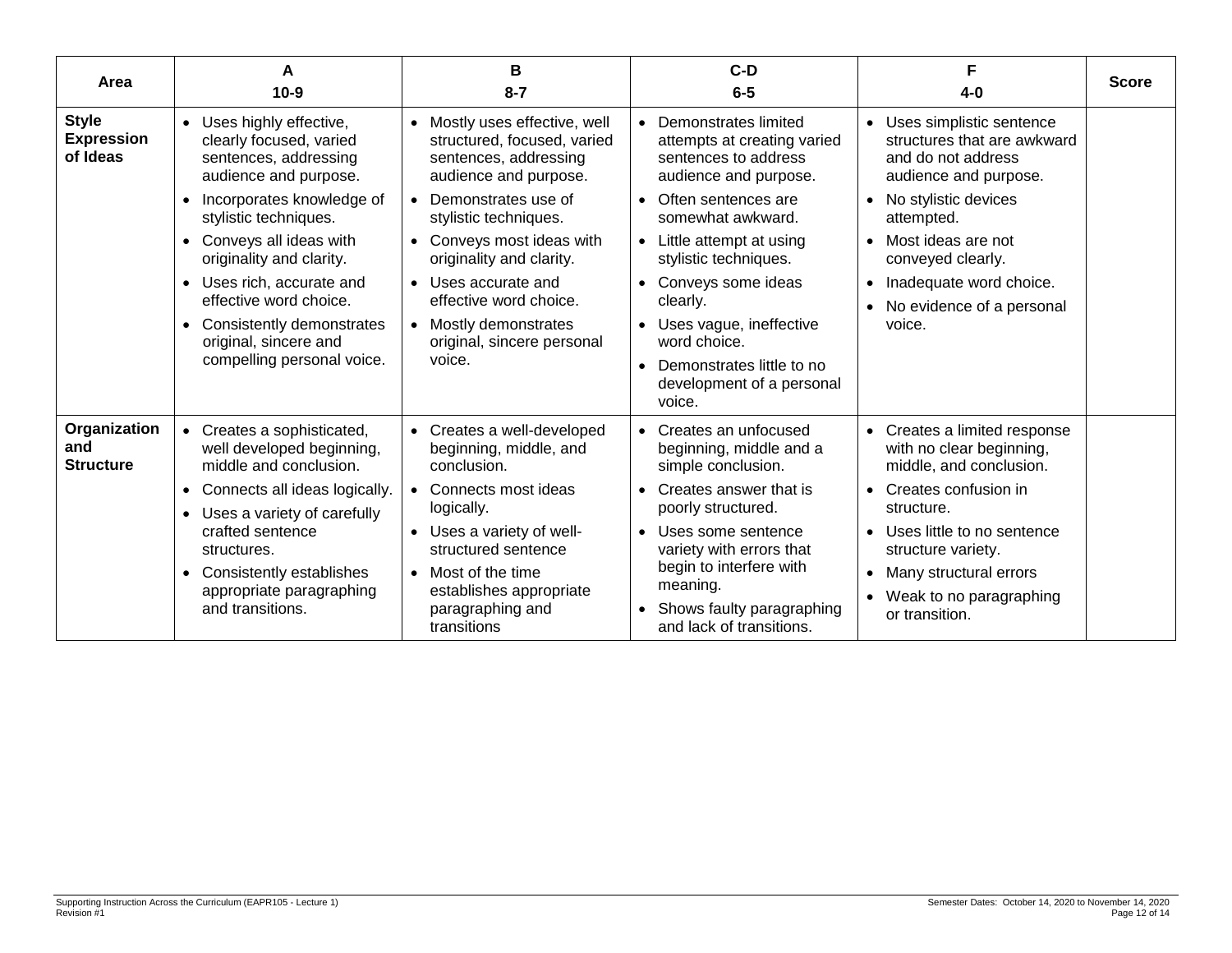| Area                                                    | A                                                                                                                                                                                                       | в                                                                                                                                                                                                                                 | C-D                                                                                                                                                                                                                                                                                                                       | $2 - 0$                                                                                                                                                                                                                                                                                                                           | <b>Score</b> |
|---------------------------------------------------------|---------------------------------------------------------------------------------------------------------------------------------------------------------------------------------------------------------|-----------------------------------------------------------------------------------------------------------------------------------------------------------------------------------------------------------------------------------|---------------------------------------------------------------------------------------------------------------------------------------------------------------------------------------------------------------------------------------------------------------------------------------------------------------------------|-----------------------------------------------------------------------------------------------------------------------------------------------------------------------------------------------------------------------------------------------------------------------------------------------------------------------------------|--------------|
| Mechanics,<br>Grammar,<br><b>Professional</b><br>Format | Mainly error free.<br>Uses APA citation<br>correctly.<br>Meets and exceeds all<br>requirements for an<br>excellent academic<br>response.<br>Meets and exceeds all<br>requirements of the<br>assignment. | • A few minor errors in<br>usage, grammar, or<br>mechanics.<br>Generally, uses APA<br>citation correctly.<br>Meets most requirements<br>for a well written academic<br>response.<br>Meets most requirements<br>of the assignment. | • Frequent errors in usage,<br>grammar, and mechanics,<br>beginning to interfere with<br>the readability and meaning<br>of the paper.<br>Uses APA citation<br>inconsistently and with<br>errors.<br>Meets a few requirements<br>for an acceptable academic<br>response.<br>Meets a few requirements<br>of the assignment. | Numerous errors in usage,<br>grammar, and mechanics,<br>affecting the readability and<br>meaning of the paper.<br>• Many errors in APA<br>citation, demonstrating lack<br>of citation knowledge.<br>Meets few requirements for<br>an acceptable academic<br>response.<br>Meets little to no<br>requirements of the<br>assignment. |              |

**Plagiarism: A "0" grade will be given to a paper where significant sections of the paper were copied from other, unattributed sources.**

**Total Score out of 25:**

**Facilitator/Evaluator's Comments:**